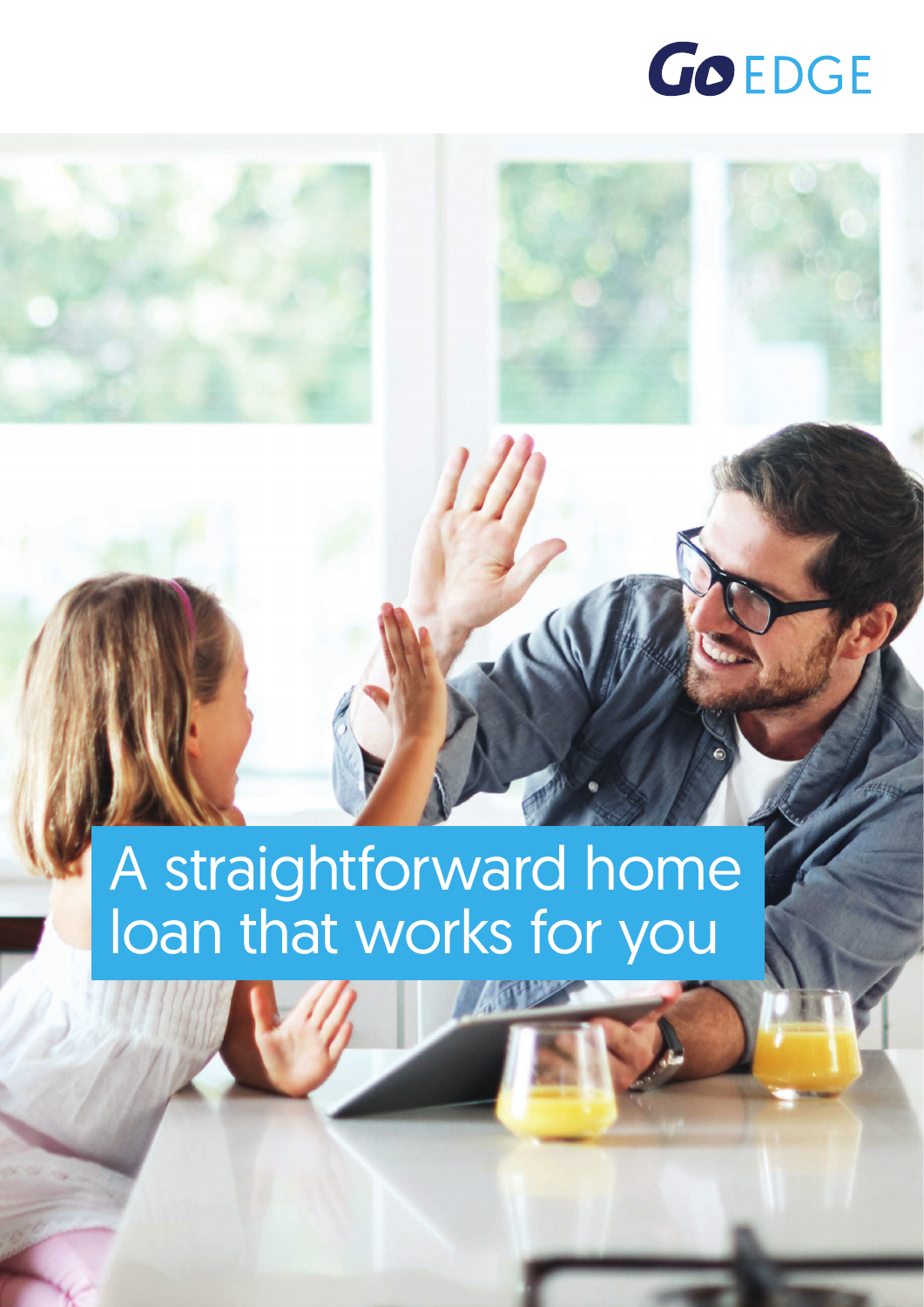### Get your dreams off the ground

Buying your first home? Looking to upgrade your family home? Expanding your investment portfolio? Whatever your goal, Go Edge can help you get there.

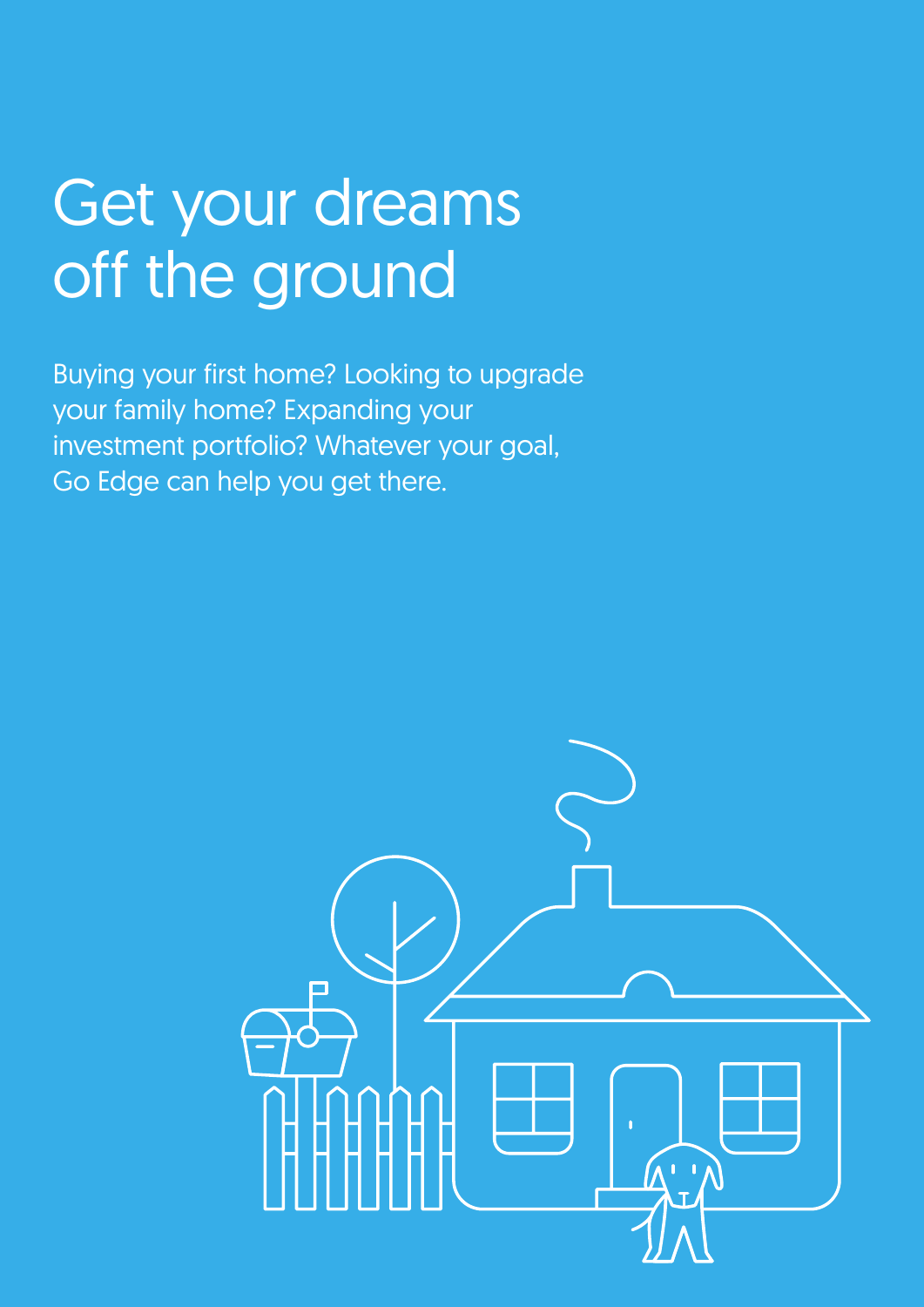### With you for the whole journey

With Go Edge, you'll get expert help from your Go Edge mortgage broker to select from a range of simple and easy to understand home loan options at sharp rates.

You can feel secure knowing your loan is funded by the Advantedge Residential Loan Program, part of the National Australia Bank Group. So you'll get outstanding service for the life of your loan.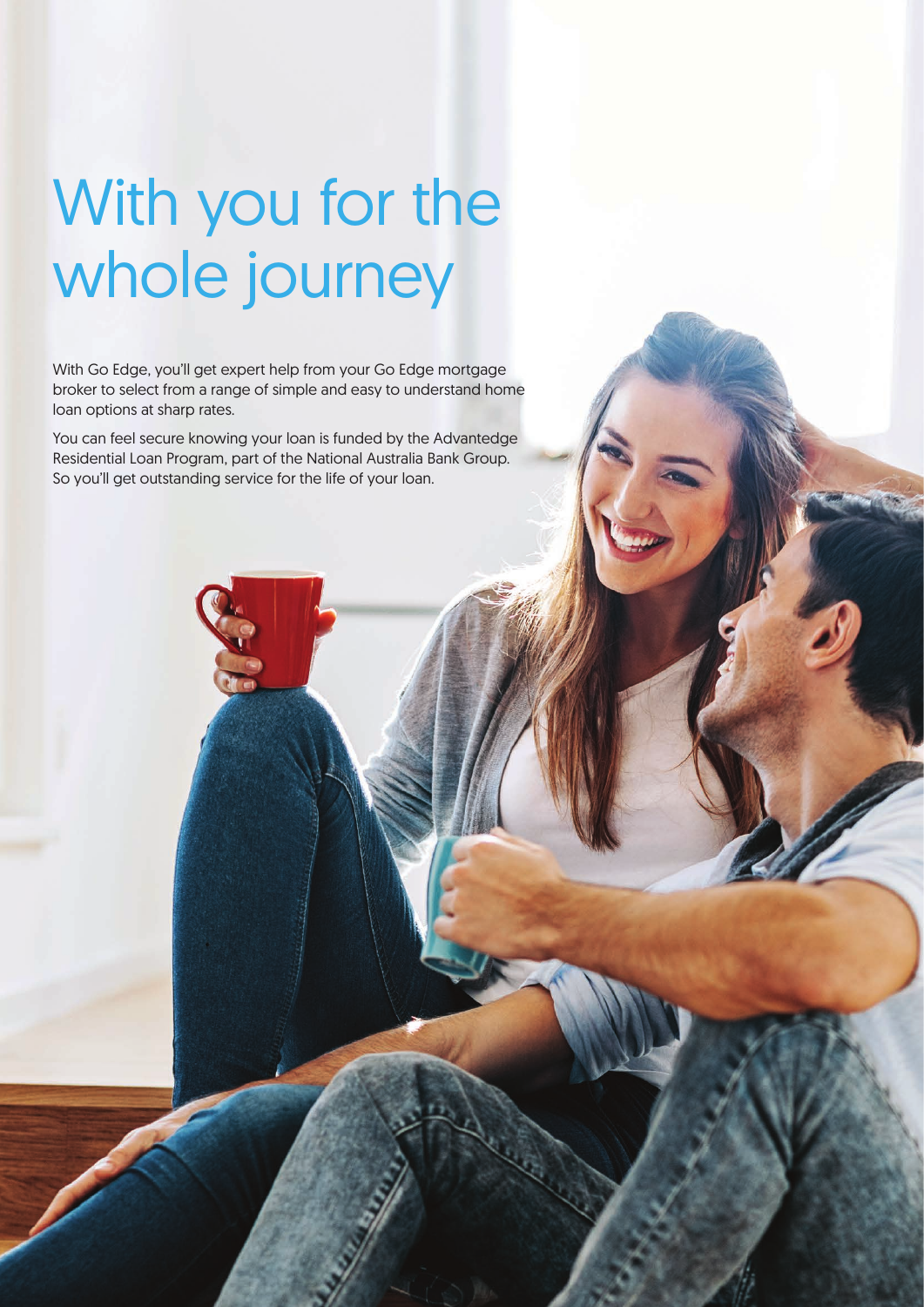# Value for money

### It's about more than just price

We know that when your plans change, so do your needs. Along with sharp rates, our quality home loans offer a range of loan options and features that may suit your financial situation. Go Edge provides the home loan essentials you need, so you don't have to pay for the things you don't.

And no matter what you're working towards, we'll work with your Go Edge mortgage broker to keep things simple and straightforward from the moment you sign to your final repayment.

# The little things add up

### With a great home loan



Our loans are only available through Go Edge mortgage brokers.



#### Convenient

With a redraw facility, you can access your available funds on your variable home loan by arranging a direct debit from your home loan to your everyday bank account.



#### **Sharper**

No ongoing monthly fees, and no annual fee#. You'll also save with sharp interest rates and no upfront application fees.



#### Flexible

Choose monthly, fortnightly or weekly repayments as it suits you. You can make additional repayments to your variable rate home loan at no extra cost. Each extra repayment will help you pay less in interest.



#### Easy to manage

With 24/7\* secure online and phone access, you can manage your loan when and where it suits you with StarNet and StarCall.



#### Great service

Go Edge's CustomerCare is based in Australia. They're on hand to provide excellent service and help you manage your loan when you need it after settlement.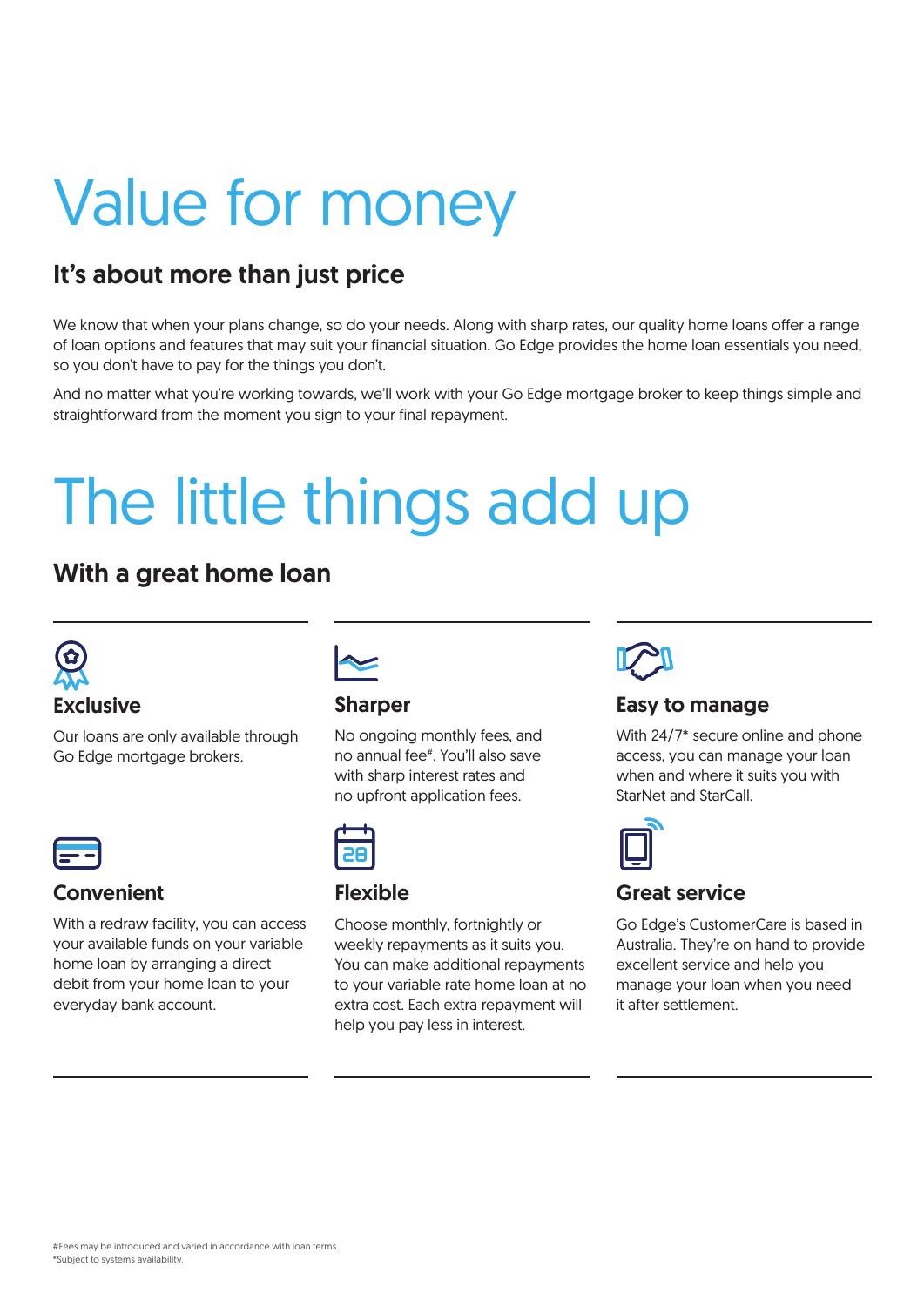### Loan options to suit your needs

Finding the perfect loan to suit your needs can often feel like walking through a maze. To save you from the confusion, we've developed a range of straightforward loans to help you get to where you want to go sooner. You can choose from fixed, variable interest rate options or a combination of both.

#### Our variable rate loans

Give you the flexibility and freedom to meet life's changing needs. With competitive rates, you can redraw electronically or make additional payments at no extra cost. We can also help you get a variable home loan for construction and vacant land properties you're planning to build.

#### Our fixed rate loans

Give you the peace of mind that comes from knowing exactly how much your repayments will be for a fixed term. And with a choice of fixed terms from 1 to 5 years, you have the freedom to choose the term that's right for you.

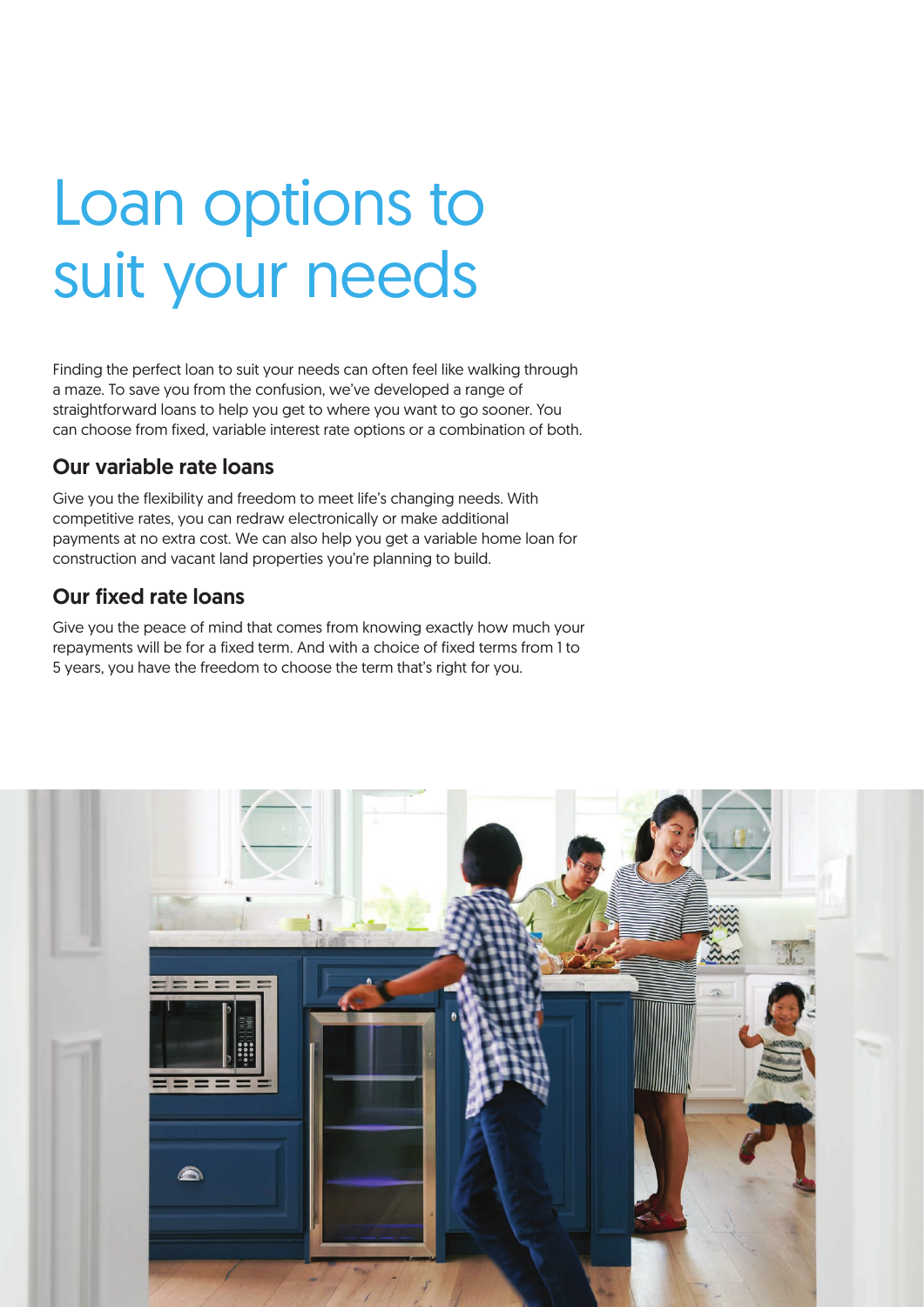## Compare our loans at a glance

| <b>Product features</b>                                | <b>Variable</b>                                                                                    | <b>Fixed</b>                                                                                                                                       |
|--------------------------------------------------------|----------------------------------------------------------------------------------------------------|----------------------------------------------------------------------------------------------------------------------------------------------------|
| Description                                            | A loan with flexible product features<br>where you can make additional<br>payments and redraw them | A loan where you know exactly how<br>much your repayments will be during<br>the fixed rate term, with a choice of<br>fixed terms from 1 to 5 years |
| Owner occupied Investment                              | <b>Both</b>                                                                                        | <b>Both</b>                                                                                                                                        |
| Construction/Vacant land                               | $\checkmark$                                                                                       | $\times$                                                                                                                                           |
| Repayment frequency options                            | Weekly, fortnightly or monthly <sup>2</sup>                                                        | Weekly, fortnightly or monthly <sup>2</sup>                                                                                                        |
| Principal & interest/Interest only                     | Both $3$                                                                                           | Both $3$                                                                                                                                           |
| Ability to make additional<br>repayments               | $\checkmark$                                                                                       | $\vee$ Up to a maximum of \$20,000 per<br>fixed rate term <sup>4</sup>                                                                             |
| Lock rate option to set fixed rate                     | $\times$                                                                                           | $\checkmark$                                                                                                                                       |
| Redraw                                                 | $\sqrt{1}$                                                                                         | $\times$                                                                                                                                           |
| Easy home loan transactions                            | Transactions via internet and phone,<br>BPAY® [In]                                                 | Transactions via internet and phone,<br>BPAY® [In] <sup>4</sup>                                                                                    |
| Splits available                                       | Unlimited                                                                                          | Unlimited                                                                                                                                          |
| Portability                                            | $\checkmark$                                                                                       | $\checkmark$                                                                                                                                       |
| Maximum Ioan term                                      | 30 years                                                                                           | 30 years                                                                                                                                           |
| Maximum LVR                                            | Please contact your broker about maximum LVR tiering as this will vary.                            |                                                                                                                                                    |
| PAYG/Self-employed                                     | Both <sup>5</sup>                                                                                  | Both <sup>5</sup>                                                                                                                                  |
| Easy repayment options<br>- salary credit/direct debit | $\checkmark$                                                                                       | $\checkmark$                                                                                                                                       |

1. Subject to loan terms.

3. Interest only term up to 10 years where the loan is for investment purposes, and up to 5 years where the loan is for personal use and/or LVR >80%.

5. Co-Borrower(s) may be PAYG provided that they are mortgagors and able to provide income verification documentation.

®Registered BPAY Pty Ltd ABN 69 079 137 518. Information accurate as at 11 April 2022 and may change without notice. Please contact your Go Edge mortgage broker for full product details.

<sup>2.</sup> Weekly or fortnightly repayments are available after the first scheduled monthly repayment is made. For interest only loans, only monthly repayment option is available.

<sup>4.</sup> Break costs may apply if a fixed rate loan is: repaid in full; the loan rate is varied in any way before the fixed rate term ends; or additional payments exceed \$20,000 maximum.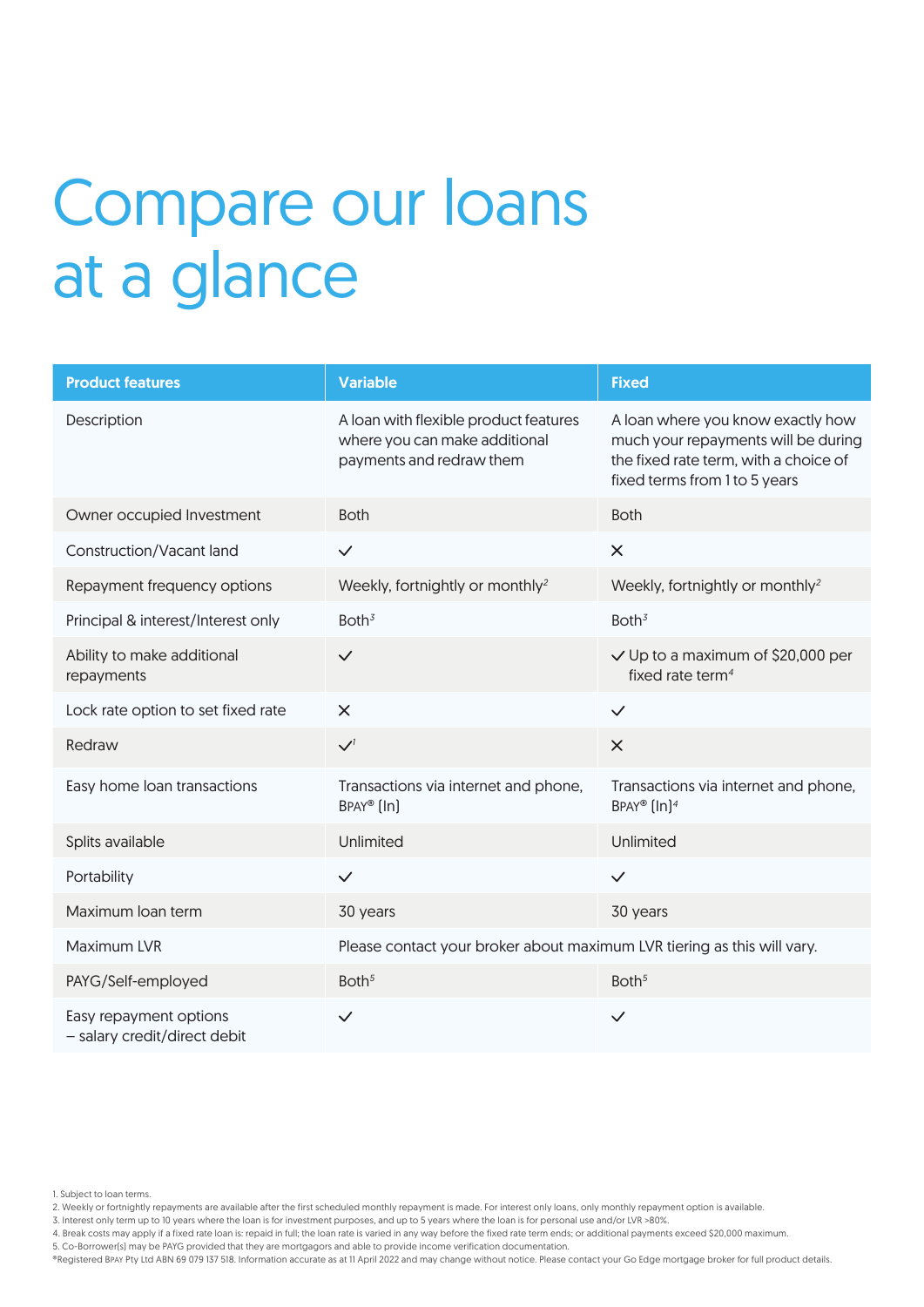## Finding a home loan that's right for you

Whether you're buying your dream home or doing renovations on your current one, we've got a simple and straightforward home loan to suit your needs.

Working with your Go Edge mortgage broker, you'll have expert advice, great service and peace of mind knowing you're with one of Australia's leading lenders.